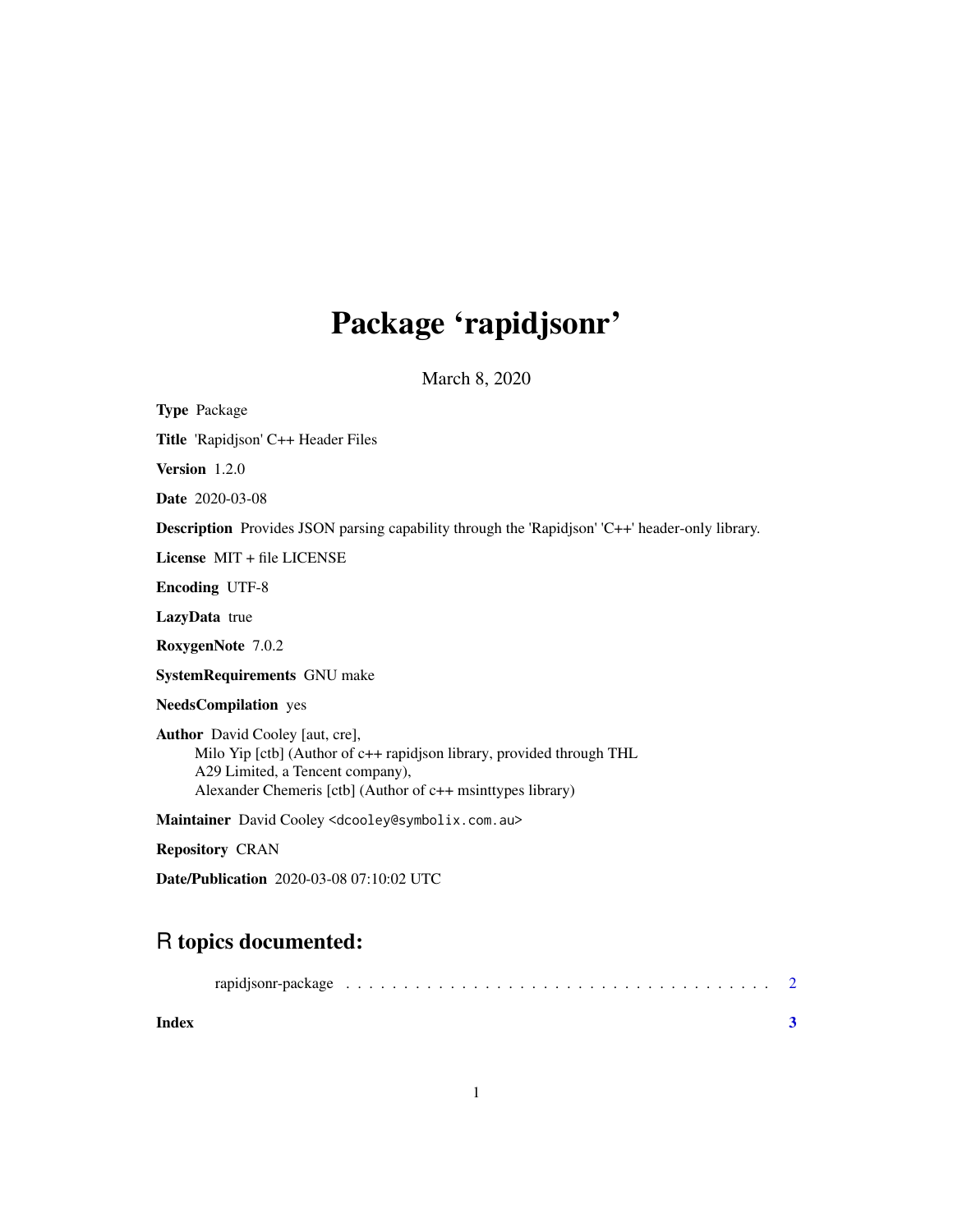<span id="page-1-0"></span>

#### Description

Provides JSON parsing capability through the 'Rapidjson' 'C++' header-only library.

#### Author(s)

Maintainer: David Cooley <dcooley@symbolix.com.au>

Other contributors:

- Milo Yip (Author of c++ rapidjson library, provided through THL A29 Limited, a Tencent company) [contributor]
- Alexander Chemeris (Author of c++ msinttypes library) [contributor]

#### Examples

## Not run:

# Include a dependency to rapidjsonr inside a cpp file // [[Rcpp::depends(rapidjsonr)]] include <Rcpp.h>

## End(Not run)